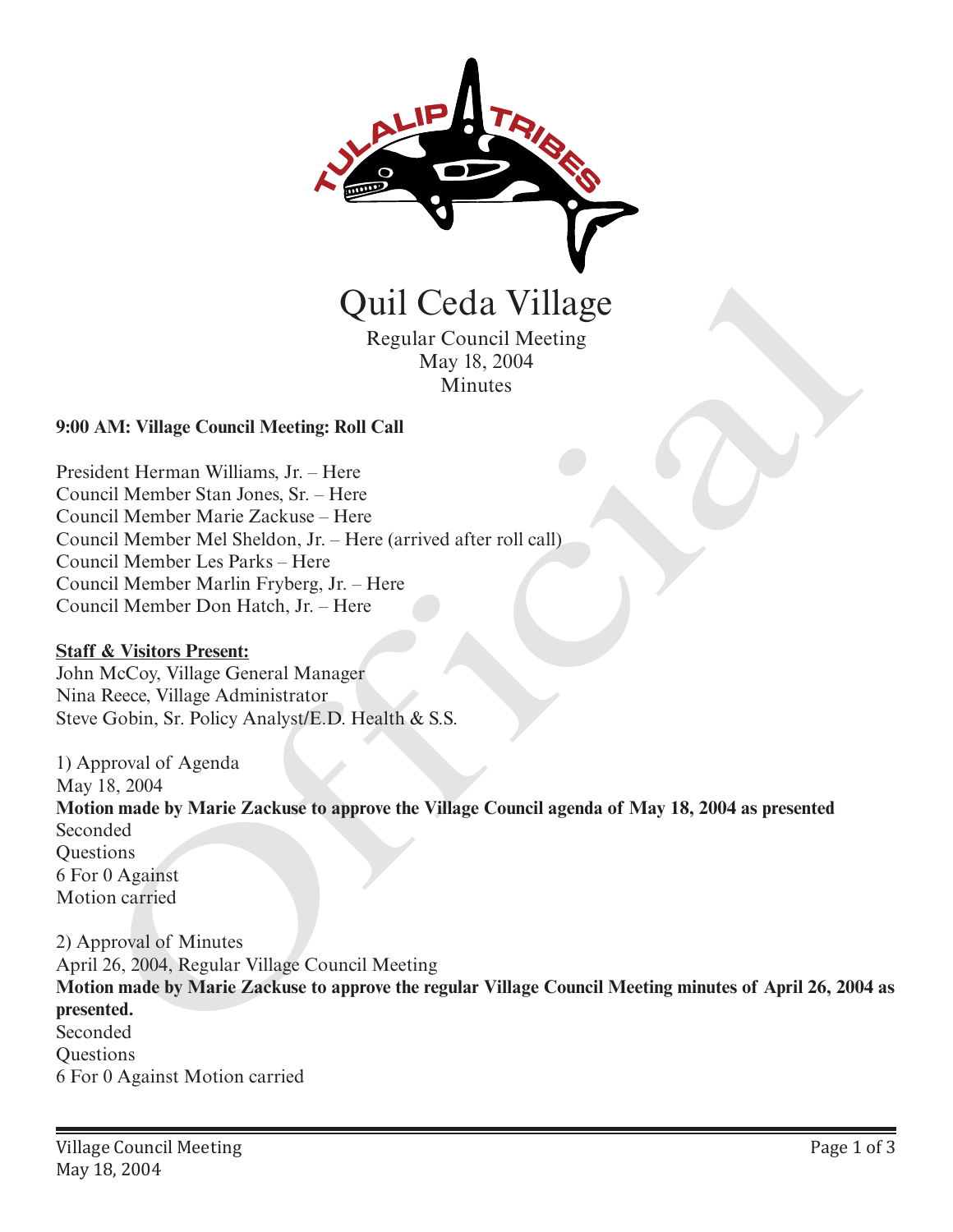## **Old Business:**

3) 116 th Street/City of Marysville Update on Progress Discussion: John McCoy; Don Hatch Jr; Les Parks

Proposal has been delivered to the Mayor of the City of Marysville regarding 116 th Street. The Village will wait for their response. A Marysville City Council Meeting was held last night. A time line will need to be followed. This will be done as reasonably as possible.

4) Port Susan Monopole Lease is valid as it stands through March 2, 2008 at \$300 each month. Discussion: John McCoy

Tribe is concerned that High Speed Internet is not yet available on the reservation.

 5) Leasehold Tax Discussion: John McCoy

The Village is going to begin the process of implementing the Leasehold tax.

## **New Business:**

6) Main Power Line (former Boeing line) A) Installation of Electrical Meters B) Identify funding source; Reading of meters; Billing of meters Discussion: Installation of meters for power running off of the master meter. ri constant *produces*<br>
in the single single March 2, 2008 at \$300 each month.<br>
it is valid as it stands through March 2, 2008 at \$300 each month.<br>
ussion: John McCoy<br>
ussion: John McCoy<br>
ussion: John McCoy<br>
Willage is goi

Village will go forward with installing meters at all the appropriate places. Notification needs to be sent out to all the proper parties. Legal should draft a template for use regarding this.

7) Contract for removal of Topsoil Tabled. The contract is not ready. Report needed by the Council on previous soil contract.

8) Contract for Quil Ceda Village Branding Positioning Approach Discussion: John McCoy

Steps regarding branding approach have been submitted. The entrepreneurial budget is not needed and these funds can be used for this expense of \$65,500.00.

**Motion made by Mel Sheldon to enter into a contract with Northwest Strategies (Strategies 360) to begin the branding process.** 

Seconded

Discussion: Is this within budget or are you asking for an allocation? Yes, this is within the budget but it will replace the funds set aside for the entrepreneur program. Northwest Indian College is providing the entrepreneurial program to Tulalip at no cost.

6 For 1 Against Motion carried